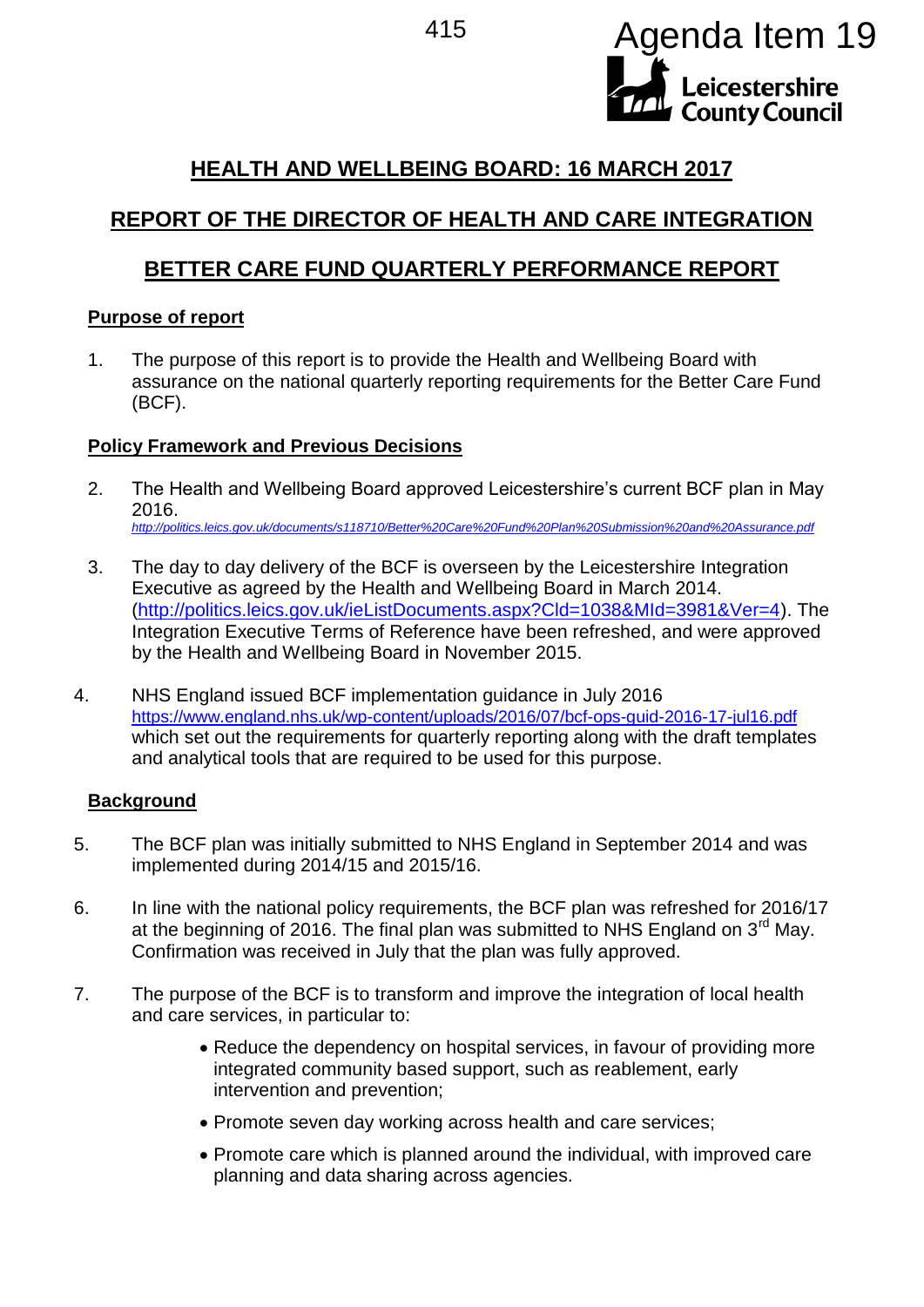### **Financial Position at the end of Q3 2016/17**

- 8. The BCF spending plan totals £39.4m in 2016/17. This comprises of minimum contributions from partners of £39.1m as notified by Government, and an additional locally agreed £0.3m allocation from the Health and Social Care Integration Earmarked Fund.
- 9. The current financial position at the end of quarter three was that a small underspend was being forecast in the BCF plan. This was mainly as a result of a negotiated reduction in contract values for a number of services in the plan.
- 10. At this point in the financial year, the expectation remains that the whole £39.4m will be spent.
- 11. A risk pool of £1m has been created within the BCF which is accessed if the planned reduction of emergency admission is not achieved. The BCF plan also contains a general contingency of £1m. The risk pool and contingency are reviewed on a quarterly basis to ensure that they remain appropriate to the level of financial risks.
- 12. At the end of quarter two, it was agreed to release the full £1m set aside for under delivery against the emergency admissions risk pool. It should be noted that by the end of October, the BCF had delivered the level of avoided emergency admissions that was set for 2016/17. Therefore this was not due to an underperformance of the target, however due to the continued over performance in terms of emergency admissions activity affecting both Clinical Commissioning Groups (CCG), the risk pool was still need to off-set the cost of this additional activity.
- 13. It was also agreed that the general contingency (£570k) and uncommitted reserve funding (£769k) be released back to West Leicestershire CCG in recognition that these funds were not committed within the BCF during 2016/17.
- 14. It was acknowledged that releasing these reserves now would eliminate the opportunity for these to be included in the contingencies/reserves for the BCF budget in 2017/18. Therefore all partners would need to accept the risk this poses to headroom within the BCF next year and have a shared plan for mitigations.
- 15. The Help to Live at Home (HTLAH) contingency pool includes £1m for potential nonachievement of QIPP savings in 2017/18 and a further £0.75m for non-achievement of MTFS savings. At a meeting between the Chief Finance Officers of Leicestershire County Council (LCC), East Leicestershire and Rutland Clinical Commissioning Group (CCG) and West Leicestershire CCG it was agreed that:
	- The CCG element of the contingency (£1m) will be released back to both CCGs in 2016/17.
	- Any issues arising from the HTLAH project that impacts on the CCG's finances in 2017/18 will be addressed through the use of CCG funds and will not impact on the BCF.
	- The remaining £0.75m will continue to be used by LCC to offset the risk of achieving MTFS savings.

• The section 75 agreement will be amended to reflect the changes. **Performance against BCF Outcome Metrics at the end of Q3 2016/17**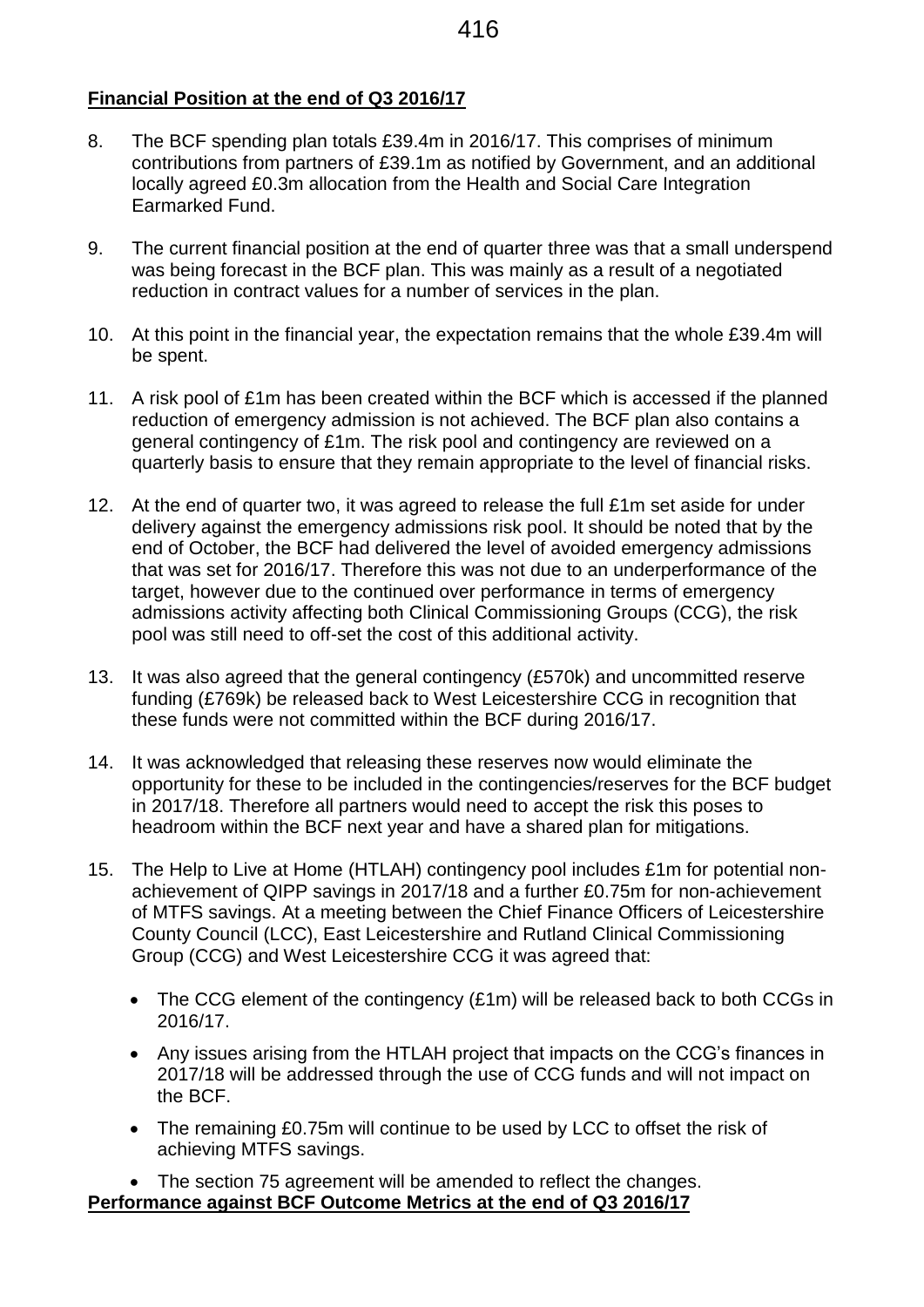16. The BCF plan is measured against six outcome metrics. The following table explains the definition of each metric, the rate of improvement that is being aimed for, and progress at the end of quarter three.

| <b>National Metric</b><br>(1)                                                                                                                                | <b>Definition</b>                                                                                                                                                  | <b>Trajectory of improvement</b>                                                                                                                                                                                                                                                                                                                                                                                                                                                                                                           |
|--------------------------------------------------------------------------------------------------------------------------------------------------------------|--------------------------------------------------------------------------------------------------------------------------------------------------------------------|--------------------------------------------------------------------------------------------------------------------------------------------------------------------------------------------------------------------------------------------------------------------------------------------------------------------------------------------------------------------------------------------------------------------------------------------------------------------------------------------------------------------------------------------|
| Ŧ<br><b>Permanent</b><br>admissions of<br>older people<br>(aged 65 and<br>over) to<br>residential and<br>nursing care<br>homes, per<br>100,000<br>population | This is a nationally<br>defined metric<br>measuring delivery of<br>the outcome to reduce<br>inappropriate<br>admissions of older<br>people to residential<br>care. | The target has been set at a rate of 606.4<br>per 100,000 per population aged 65+. This<br>equates to 827 or fewer admissions in<br>2016/17.<br>In 2015/16 there were 860 permanent<br>admissions to residential care. Based on<br>April – December data for 2016/17, the<br>current forecast is for 848 admissions this<br>year, a rate of 621.80 per 100,000<br>population. While this will not meet the<br>target, it is an improvement on 2015/16<br>performance.<br>On track for improved performance, but not<br>to meet full target |

| <b>National Metric</b><br>(2)                                                                                                                                                        | <b>Definition</b>                                                                                                                                                                                                                                                                                                                                                                          | <b>Trajectory of improvement</b>                                                                                                                                                                                                        |
|--------------------------------------------------------------------------------------------------------------------------------------------------------------------------------------|--------------------------------------------------------------------------------------------------------------------------------------------------------------------------------------------------------------------------------------------------------------------------------------------------------------------------------------------------------------------------------------------|-----------------------------------------------------------------------------------------------------------------------------------------------------------------------------------------------------------------------------------------|
| <b>Proportion of</b><br>older people<br>(65 and over)<br>who were still<br>at home 91<br>days after<br>discharge from<br>hospital into<br>reablement /<br>rehabilitation<br>services | This is a nationally<br>defined metric<br>measuring delivery of<br>the outcome to increase<br>the effectiveness of<br>reablement and<br>rehabilitation services<br>whilst ensuring that the<br>number of service users<br>offered the service does<br>not decrease.<br>The aim is therefore to<br>increase the percentage<br>of service users still at<br>home 91 days after<br>discharge. | The target for 2016/17 has been set at<br>84.2%.<br>The latest data, based on admissions to<br>reablement in August - October and<br>followed up in November - January, shows<br>a success rate of 87.0%.<br>On track to achieve target |

| <b>National Metric   Definition</b><br>(3)                     |                                                                                                                                                     | <b>Trajectory of improvement</b>                                                                                                                                                                                                                              |
|----------------------------------------------------------------|-----------------------------------------------------------------------------------------------------------------------------------------------------|---------------------------------------------------------------------------------------------------------------------------------------------------------------------------------------------------------------------------------------------------------------|
| <b>Delayed</b><br>transfers of<br>care (DTOC)<br>from hospital | This is a nationally<br>defined metric<br>measuring delivery of<br>the outcome of effective<br>joint working of hospital<br>services (acute, mental | Reductions during 2015/16 in delays have<br>focussed on interventions in the acute<br>sector. Therefore the target was set based<br>on reducing the number of days delayed in<br>non-acute settings by 0.5%, while<br>maintaining the rate of days delayed in |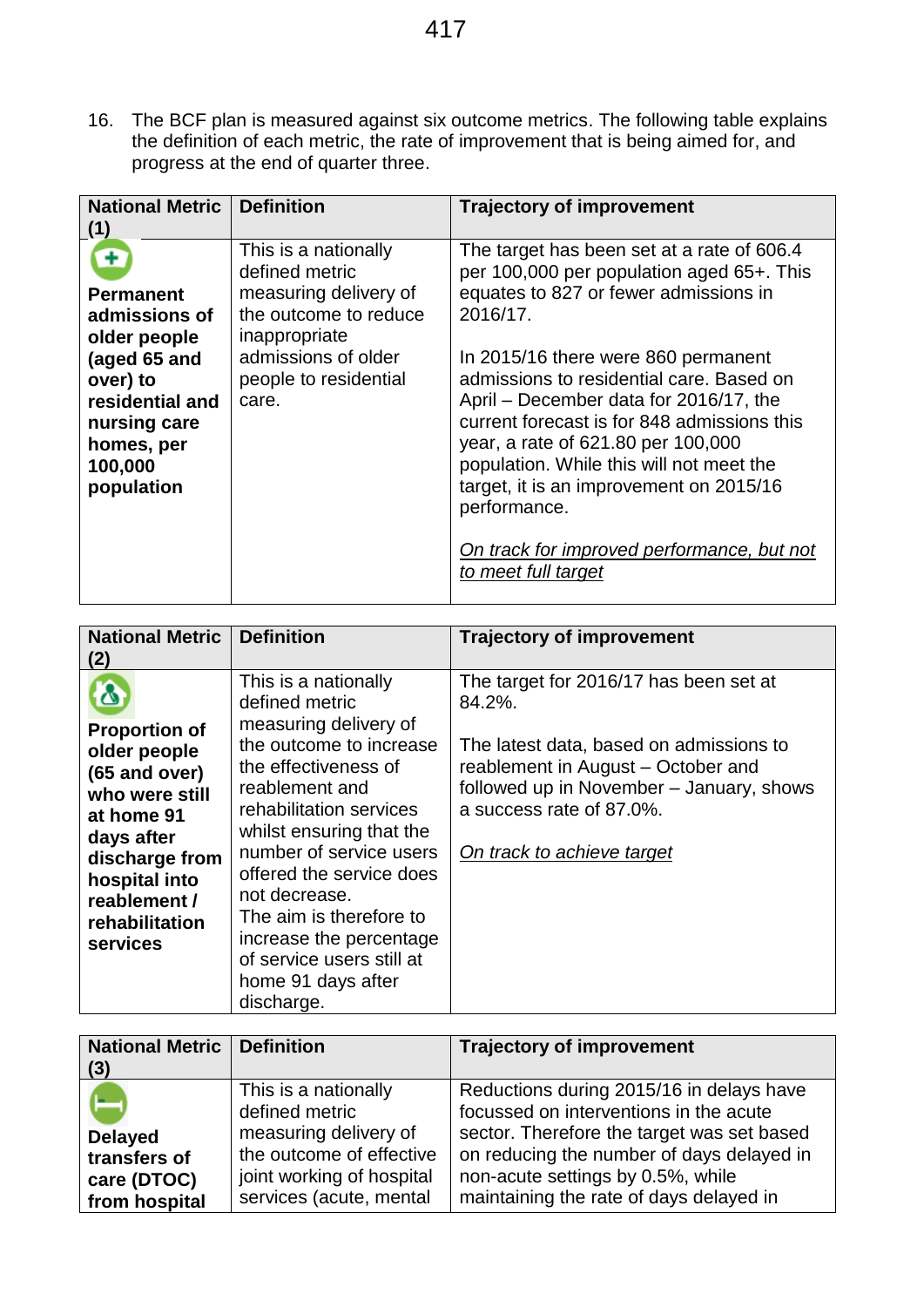| per 100,000<br>population<br>(average per<br>month) | health and non-acute)<br>and community-based<br>care in facilitating timely<br>and appropriate transfer<br>from all hospitals for all<br>adults.<br>The aim is therefore to<br>reduce the rate of<br>delayed bed days per<br>100,000 population. | acute settings at its current low level. The<br>targets are quarterly and are 236.66,<br>231.91, 214.66, and 312.19 for quarters one<br>to four of 2016/17 respectively.<br>At the end of quarter three the BCF DTOC<br>metric was 382.17 against a target of<br>214.66.<br>Targets for the first three quarters of<br>2016/17 have been missed. The targets<br>were based on good performance in<br>2015/16 but numbers have increased in<br>2016/17. However, benchmarking against                         |
|-----------------------------------------------------|--------------------------------------------------------------------------------------------------------------------------------------------------------------------------------------------------------------------------------------------------|--------------------------------------------------------------------------------------------------------------------------------------------------------------------------------------------------------------------------------------------------------------------------------------------------------------------------------------------------------------------------------------------------------------------------------------------------------------------------------------------------------------|
|                                                     |                                                                                                                                                                                                                                                  | East Midlands and CIPFA statistical<br>neighbours shows that we have been in the<br>top quartile for performance for each<br>quarter.                                                                                                                                                                                                                                                                                                                                                                        |
|                                                     |                                                                                                                                                                                                                                                  | No improvement in performance                                                                                                                                                                                                                                                                                                                                                                                                                                                                                |
|                                                     |                                                                                                                                                                                                                                                  | There are a number of system challenges<br>that have affected this position, which is a<br>marked deterioration from the improvements<br>made last year.                                                                                                                                                                                                                                                                                                                                                     |
|                                                     |                                                                                                                                                                                                                                                  | Volumes of attendances and admissions<br>$\bullet$<br>at UHL have continued to rise, which has<br>created pressure on the health and care<br>system overall, including the<br>consequences of increased activity on<br>hospital discharge.                                                                                                                                                                                                                                                                   |
|                                                     |                                                                                                                                                                                                                                                  | Delays in CHC assessments and<br>problems with the discharge to assess<br>pathway have affected the ability to<br>place NHS funded care packages out of<br>hospital in a timely manner.                                                                                                                                                                                                                                                                                                                      |
|                                                     |                                                                                                                                                                                                                                                  | A task and finish group has been<br>established to work on system wide<br>discharge data, as there are a number of<br>concerns about data flows, data quality,<br>and there is a need to provide one<br>consolidated, integrated set of<br>data/dashboards for the A&E Delivery<br>Board. The Discharge Working Group (a<br>sub group of the A&E Delivery Board)<br>oversees the ongoing action plan to<br>improve hospital discharge across all<br>settings of care including out of county<br>acute sites. |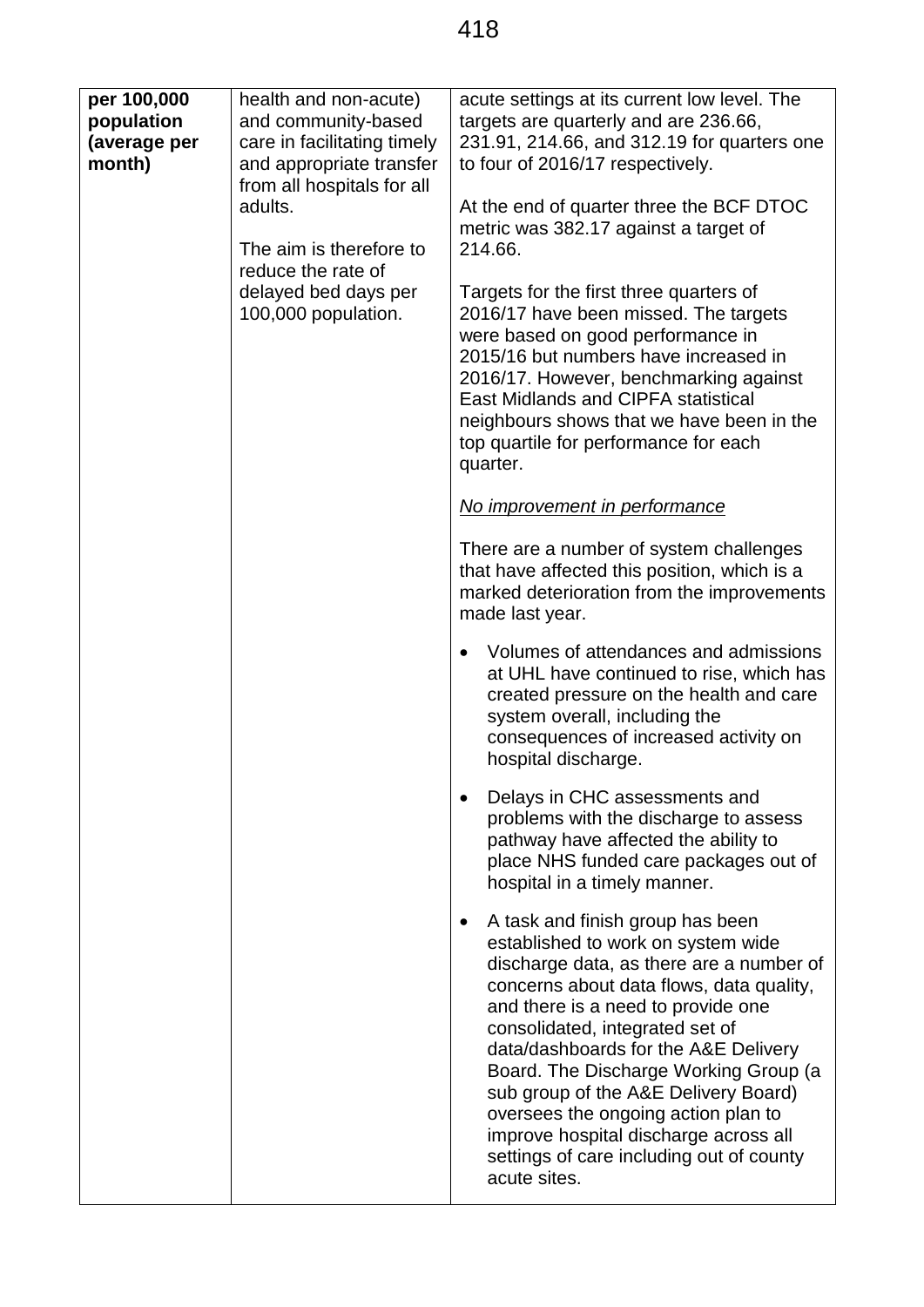| A new domiciliary care contract went live<br>in Leicestershire on 7 <sup>th</sup> November (Help<br>to Live at Home). In the weeks leading<br>up to the new service existing providers<br>were less inclined to take new cases,<br>which created delays in placing home<br>care packages, and in the week before<br>go live one of the new providers exited<br>the process. This displaced 189 existing<br>home care service users who were due<br>to transition to this provider, requiring the<br>council to enact contingency planning.<br>During October and November this has<br>had a knock on effect to system flow<br>overall which again has not helped the<br>position in terms of DTOC. Intensive<br>work continues to resolve and stabilise<br>home care capacity at the time of writing |              |
|------------------------------------------------------------------------------------------------------------------------------------------------------------------------------------------------------------------------------------------------------------------------------------------------------------------------------------------------------------------------------------------------------------------------------------------------------------------------------------------------------------------------------------------------------------------------------------------------------------------------------------------------------------------------------------------------------------------------------------------------------------------------------------------------------|--------------|
|                                                                                                                                                                                                                                                                                                                                                                                                                                                                                                                                                                                                                                                                                                                                                                                                      | this report. |

| <b>National Metric</b><br>(4)                                           | <b>Definition</b>                                                                                                                                                                                                                                                                                                                              | <b>Trajectory of improvement</b>                                                                                                                                                                                                                                                                                                                                                                                                                                                                                                                                                                                                                                                                                                                                                                                                                                                                                                                                                                                                                                    |
|-------------------------------------------------------------------------|------------------------------------------------------------------------------------------------------------------------------------------------------------------------------------------------------------------------------------------------------------------------------------------------------------------------------------------------|---------------------------------------------------------------------------------------------------------------------------------------------------------------------------------------------------------------------------------------------------------------------------------------------------------------------------------------------------------------------------------------------------------------------------------------------------------------------------------------------------------------------------------------------------------------------------------------------------------------------------------------------------------------------------------------------------------------------------------------------------------------------------------------------------------------------------------------------------------------------------------------------------------------------------------------------------------------------------------------------------------------------------------------------------------------------|
| RD.<br><b>Non-Elective</b><br><b>Admissions</b><br>(General &<br>Acute) | This is a nationally<br>defined metric<br>measuring the reduction<br>in non-elective<br>admissions which can<br>be influenced by<br>effective collaboration<br>across the health and<br>care system.<br>Total non-elective<br>admissions (general and<br>acute) underpin the<br>payment for<br>performance element of<br>the Better Care Fund. | The target for 2016/17 is 724.37 per<br>100,000 per month, based on a 2.49%<br>reduction on the probable number of non-<br>elective admissions for patients registered<br>with GP practices in Leicestershire for<br>2015/16 (allowing for population growth).<br>This equates to a combined trajectory of<br>1,517 avoided admissions within the BCF<br>schemes targeted at avoiding emergency<br>admissions.<br>Despite BCF admission avoidance schemes<br>performing well and already achieving the<br>target of 1,517 avoided admissions this<br>financial year, the number of non-elective<br>admissions continues to rise. System-wide<br>plans are being delivered or developed as<br>part of STP plans to stem the rise in non-<br>elective admissions.<br>The target for non-elective admissions in<br>2016/17 was 59,030 or 724.37 per 100,000<br>population per month. The current forecast,<br>based on April - December data, for<br>2016/17 is for 61,424 admissions, or 753.75<br>per 100,000 population per month.<br>No improvement in performance |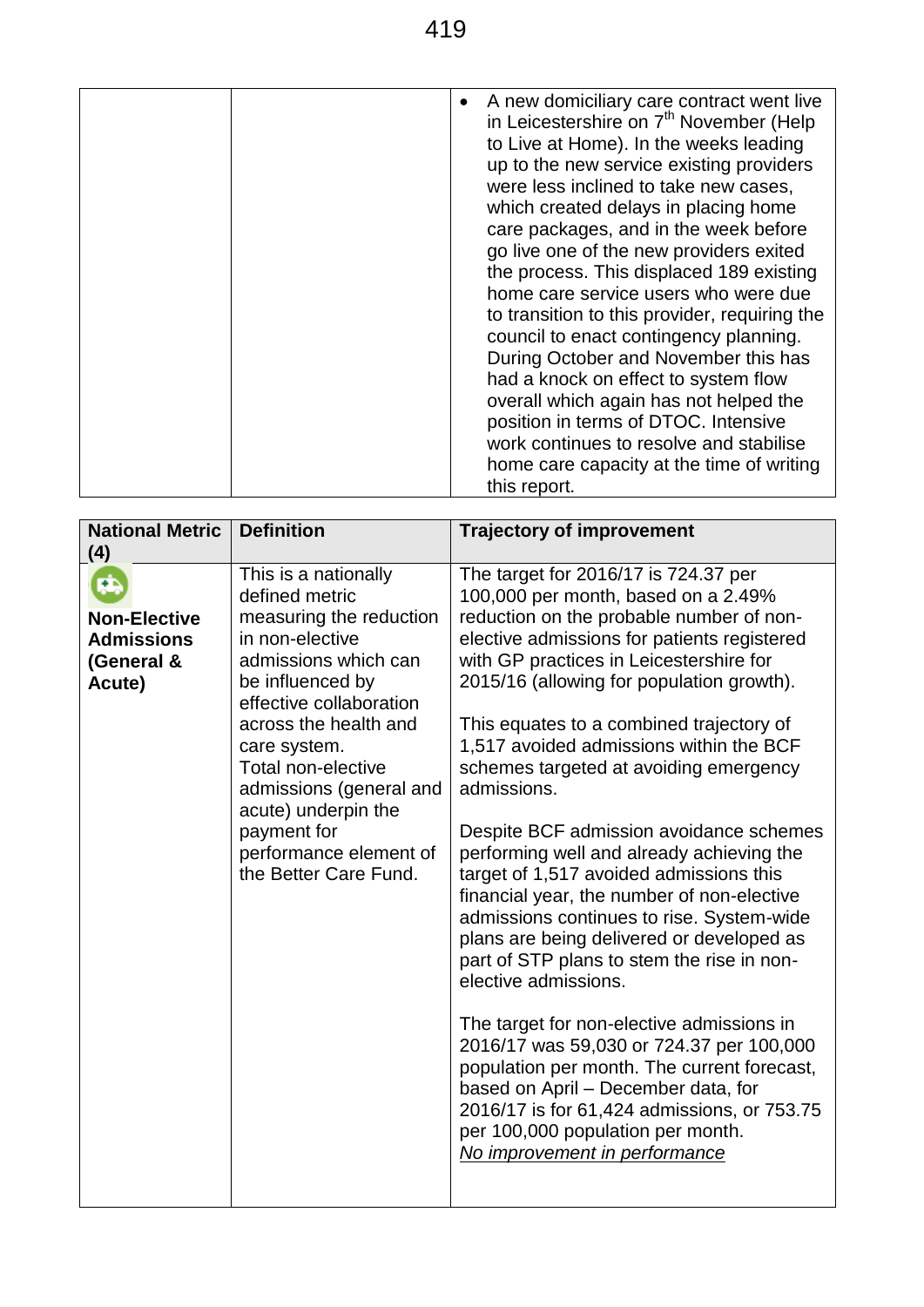| <b>National Metric</b><br>(5)                          | <b>Definition</b>                                                                                                                                                                                                                                                                                                                            | <b>Trajectory of improvement</b>                                                                                                                                                                                                |
|--------------------------------------------------------|----------------------------------------------------------------------------------------------------------------------------------------------------------------------------------------------------------------------------------------------------------------------------------------------------------------------------------------------|---------------------------------------------------------------------------------------------------------------------------------------------------------------------------------------------------------------------------------|
| <b>Improved</b><br><b>Patient</b><br><b>Experience</b> | Selected metric for BCF<br>Plan from national<br>menu: - taken from GP<br><b>Patient Survey:</b><br>"In the last 6 months,<br>have you had enough<br>support from local<br>services or<br>organisations to help<br>manage long-term<br>health condition(s)?<br>Please think about all<br>organisations and<br>services, not just<br>health." | This target was set at 62.2% for 2016/17.<br>This is based on the 2015/16 target and a<br>2% increase in the number of positive<br>replies.<br>Current performance is 63.6% (as at July<br>2016).<br>On track to achieve target |

| <b>Local Metric</b><br>(6)                                | <b>Definition</b>                                                                                                                                                         | <b>Trajectory of Improvement</b>                                                                                                                                                                                                                                                                                                                                                                                                                                                                                                                                                                                                                                                                                                                                                               |
|-----------------------------------------------------------|---------------------------------------------------------------------------------------------------------------------------------------------------------------------------|------------------------------------------------------------------------------------------------------------------------------------------------------------------------------------------------------------------------------------------------------------------------------------------------------------------------------------------------------------------------------------------------------------------------------------------------------------------------------------------------------------------------------------------------------------------------------------------------------------------------------------------------------------------------------------------------------------------------------------------------------------------------------------------------|
| Injuries due to<br>falls in people<br>aged 65 and<br>over | This is a locally defined<br>metric measuring<br>delivery of the outcome<br>to reduce emergency<br>admissions for injuries<br>due to falls in people<br>aged 65 and over. | A realistic target was set for 2016/17 which<br>holds the number of falls in the 65-79 age<br>group at the 2015/16 level, while reducing<br>those in the 80+ population by 5% allowing<br>for population growth. The target is 419.27<br>per 100,000 per quarter.<br>The target for emergency admissions for<br>injuries due to falls has been set at 2,287 or<br>fewer admissions, or 1,677.07 per 100,000<br>population aged 65+. This equates to a<br>monthly rate of 139.76. Our latest estimate,<br>based on April - November data is for 1,911<br>admissions in 2016/17, a rate of 1,401.24<br>per 100,000 population.<br>A business case to change the pathway in<br>2017/18 is being prepared. If approved, this<br>should improve things further still.<br>On track to achieve target |

# **Progress against BCF national conditions**

- 17. The revised policy framework and technical guidance for 2016/17 indicates that BCF plans must demonstrate assurance regarding the following:
	- Delivery against five national BCF metrics and a locally selected metric (see para  $16$ );
	- How a proportion of the fund will protect adult social care services;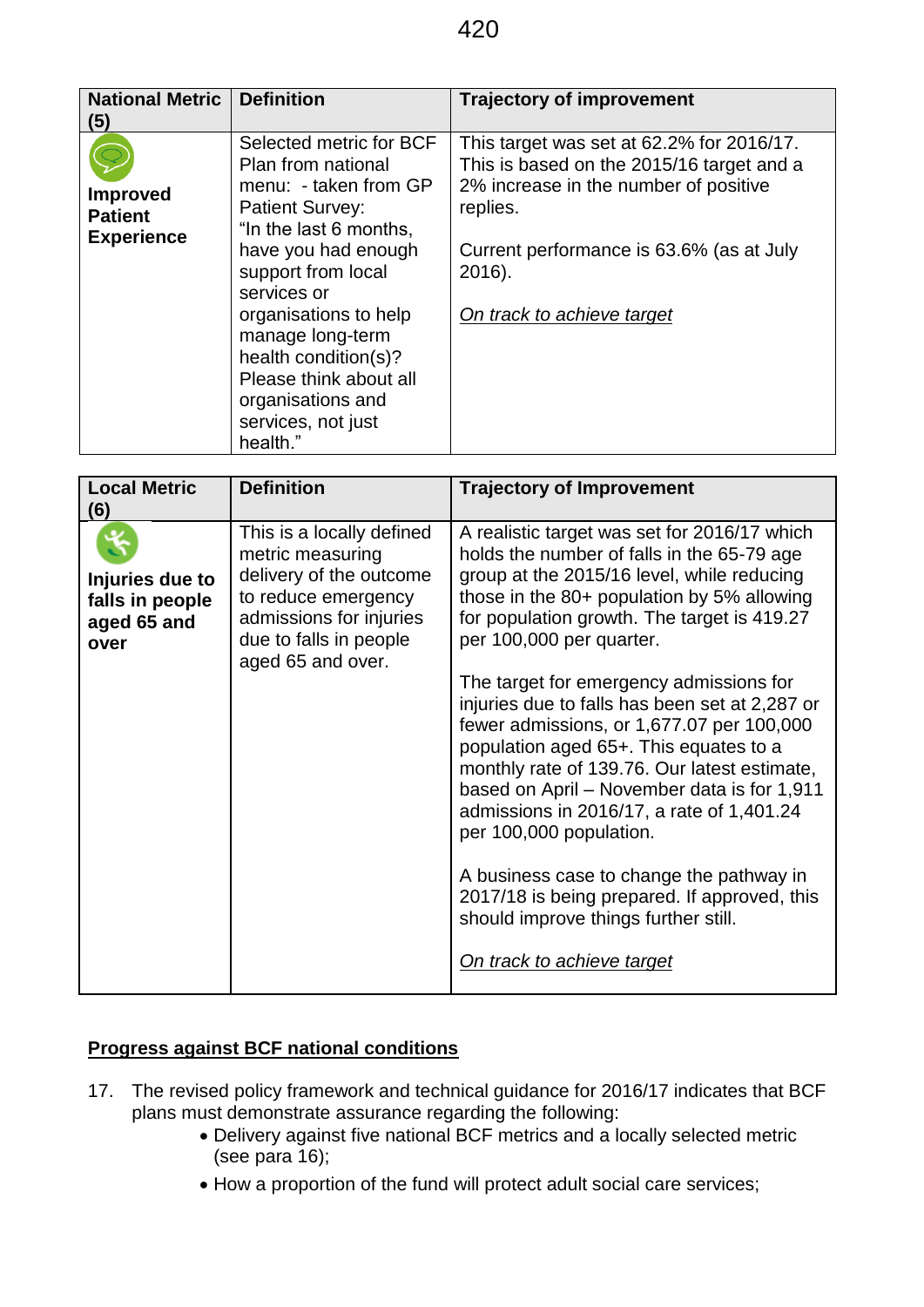- How data sharing and data integration is being progressed using the NHS number;
- How an accountable lead professional is designated for care planning/care coordination;
- Delivery of Care Act requirements:
- How a proportion of the fund will be used to commission care outside of hospital;
- How seven day services will be supported by the plan;
- That the impact on emergency admissions activity has been agreed with acute providers;
- That there is a locally agreed proactive plan to improve delayed transfer of care from hospital;
- That Disabled Facilities Grant allocations within the BCF will be used to support integrated housing solutions including the delivery of major adaptations in the home.
- Approval of the BCF plan by all partners being assured via the local Health and Wellbeing Board.
- 18. The Leicestershire BCF plan, through work during 2015/16 and to date during 2016/17, has been able to provide assurance that most of the national conditions of the plan have been met.
- 19. The exception to this is the question 'are support services, both in the hospital and in primary care, community and mental health settings available seven days a week to ensure next steps in the patient care pathway, as determined by the daily consultantled, can be taken'.
- 20. It was agreed at this stage to state that this national condition was still in progress. This was due to the fact that work is still underway on the Leicester, Leicestershire and Rutland urgent care redesign. As this will be implemented in April 2017, it was reported that the national condition will be fully met by September 2017, to allow time for the changes to embed in.

## **Process to submit the BCF quarterly report to NHS England**

- 21. The BCF Operationalisation Guidance required that a quarterly performance template was submitted to NHS England by  $3<sup>rd</sup>$  March 2017, summarising the final position for quarter three 2016/17.
- 22. The appropriate representatives of the Integration Executive reviewed the completed template by  $2^{nd}$  March and submitted the required information to NHS England on  $3^{rd}$ March on behalf of the Health and Wellbeing Board.

## **Recommendation**

23. The Board is recommended to note the contents of the report and that the quarter three 2016/17 BCF return was approved by representatives on the Integration Executive by  $2^{nd}$  March, and submitted to NHS England on  $3^{rd}$  March.